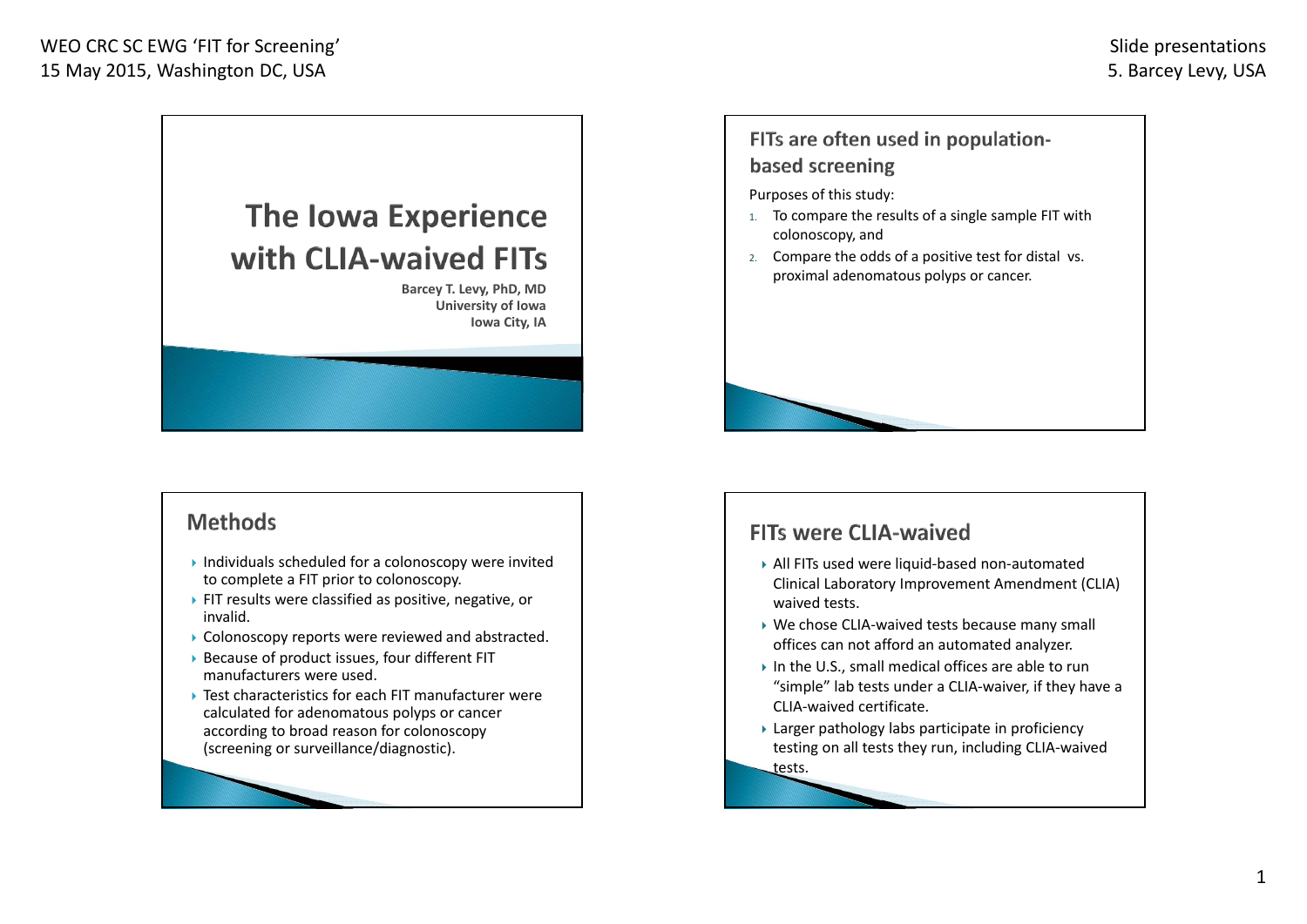### WEO CRC SC EWG 'FIT for Screening' 15 May 2015, Washington DC, USA

n=86

# **Results**

- Invitations were mailed to 2,336 potential subjects, of whom 1,040 (44.5%) completed <sup>a</sup> FIT and <sup>a</sup> colonoscopy.
- $\blacktriangleright$  Fourteen individuals (1.4%) had an invalid result, leaving 1,026 (43.9%) for analysis of test characteristics.
- $\blacktriangleright$  Median time from FIT collection to testing was 5.0 days (s.d. 2.9 days).

|                                                         | FITs used in this study |                            |                                    |                                                                                                                                                                         |  |
|---------------------------------------------------------|-------------------------|----------------------------|------------------------------------|-------------------------------------------------------------------------------------------------------------------------------------------------------------------------|--|
| FIT.<br>Manufacturer<br>(n)                             | <b>Test Device</b>      | Sensitivity                | <b>Dates Used</b>                  | <b>Reason for FIT Switch</b>                                                                                                                                            |  |
| Inverness<br>Clearview<br><b>ULTRA IFOB</b><br>$n = 65$ | Dipstick test<br>strip  | $50$ ng/ml<br>$50 \mu q/q$ | January to<br>February 2010        | Company changed product to<br>cassette and changed their name to<br>Alere Clearview                                                                                     |  |
| Alere Clearview<br><b>iFOB Complete</b><br>$n = 529$    | Cassette                | 50 ng/ml<br>$6 \mu q/q$    | March 2010 to<br>March 2011        | Product recall                                                                                                                                                          |  |
| Polymedco OC-<br>Light iFOB<br>$n = 346$                | Dipstick test<br>strip  | $50$ ng/ml<br>$10 \mu q/q$ | April 2011 to<br>September<br>2011 | Positivity rate significantly lower than<br>the first two FITs used; this product<br>did not test positive at 50 ng<br>hemoglobin/ml in our quality control<br>testing. |  |
| Quidel<br>QuickVue iFOB                                 | Cassette                | 50 ng/ml<br>$50 \mu g/g$   | October 2011 to<br>January 2012    | Grant funding ended                                                                                                                                                     |  |

# Demographics (n=1040)

| Percentage female<br>59%<br>Percentage married<br>70%<br>Percentage white<br>94%<br>Percentage African American<br>2%<br>1%<br>Percentage Latino |
|--------------------------------------------------------------------------------------------------------------------------------------------------|
|                                                                                                                                                  |
|                                                                                                                                                  |
|                                                                                                                                                  |
|                                                                                                                                                  |
|                                                                                                                                                  |
| Percentage with income below USD \$40,000<br>34%                                                                                                 |
| Percentage with high school education or less<br>20%                                                                                             |

#### **Overall results of colonoscopy and FITs**

|                                                                                                    | n    | $\frac{0}{2}$ |
|----------------------------------------------------------------------------------------------------|------|---------------|
| Men                                                                                                | 424  | 40.8%         |
| Women                                                                                              | 616  | 59.2%         |
| Adenocarcinoma                                                                                     | 2    | 0.2%          |
| Advanced adenoma* and none of the above                                                            | 73   | 7.0%          |
| Other adenoma (i.e., tubular and <10mm), and none of the<br>above                                  | 267  | 25.7%         |
| Hyperplastic polyp and none of the above                                                           | 200  | 19.2%         |
| Other/No diagnostic abnormality/No histology<br>performed/Lymphoid aggregate and none of the above | 498  | 47.9%         |
| <b>Positive FITs</b>                                                                               | 112  | 10.8%         |
| <b>Negative FITs</b>                                                                               | 914  | 87.9%         |
| <b>Invalid FITs</b>                                                                                | 14   | 1.4%          |
| <b>Total</b>                                                                                       | 1040 |               |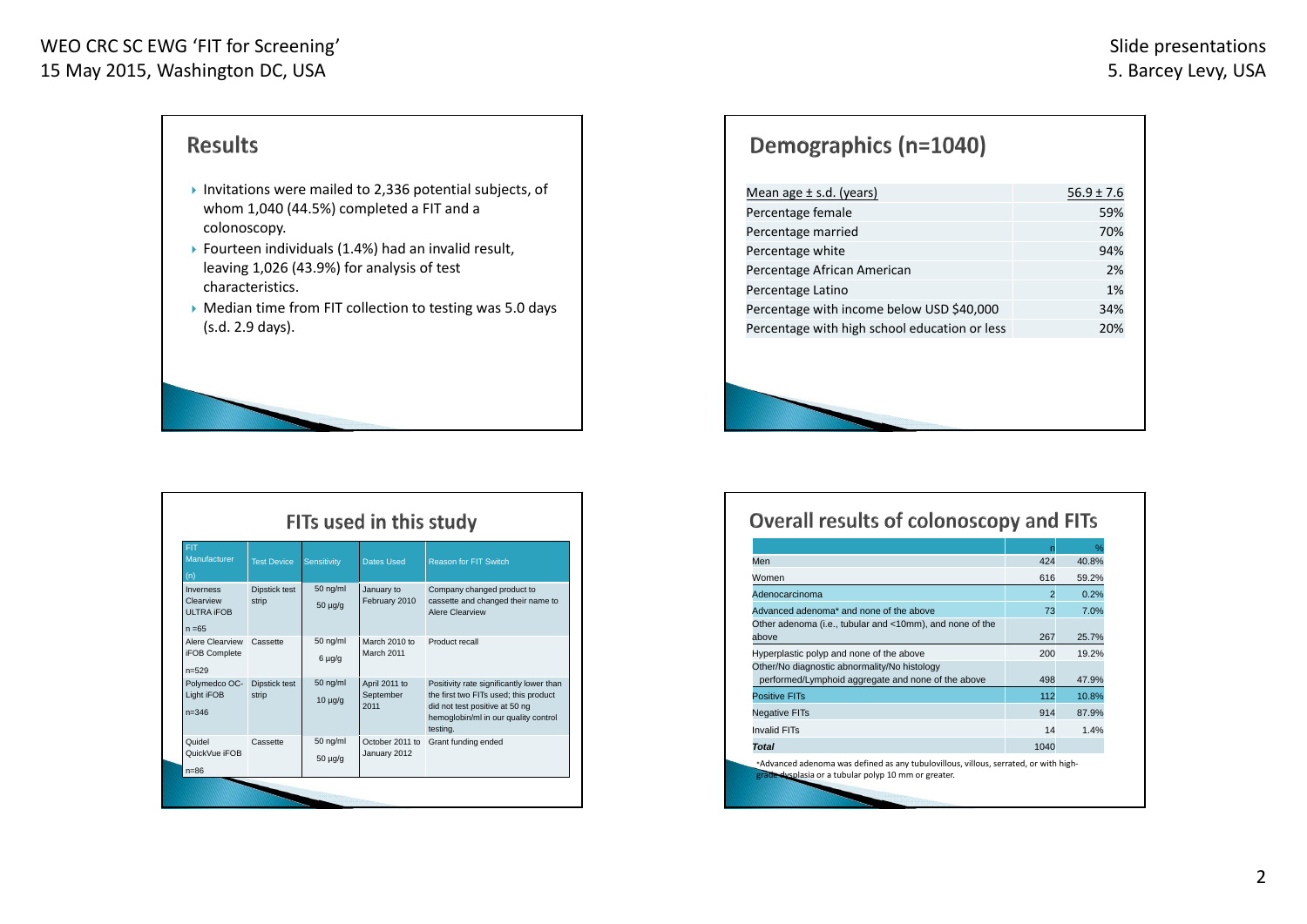| <b>Test Characteristics for Advanced</b><br><b>Adenomas or Cancer (n=1,026)</b> |                        |                         |                         |                                     |  |  |
|---------------------------------------------------------------------------------|------------------------|-------------------------|-------------------------|-------------------------------------|--|--|
| All Groups (screening + surveillance/diagnostic)                                |                        |                         |                         |                                     |  |  |
| $\mathsf{n}$                                                                    | Company                | Sensitivity             | Specificity             | Positive<br><b>Predictive Value</b> |  |  |
| 65                                                                              | Inverness<br>Clearview | 0.38<br>$(0.09 - 0.76)$ | 0.88<br>$(0.76 - 0.95)$ | 0.30<br>$(0.07 - 0.65)$             |  |  |
| 529                                                                             | Alere Clearview        | 0.24<br>$(0.11 - 0.42)$ | 0.85<br>$(0.82 - 0.88)$ | 0.10<br>$(0.04 - 0.18)$             |  |  |
| 346                                                                             | Polymedco OC-<br>Light | 0.04<br>$(0.00 - 0.19)$ | 0.97<br>$(0.95 - 0.99)$ | 0.10<br>$(0.00 - 0.45)$             |  |  |
| 86                                                                              | Quidel QuickVue        | 0.17<br>$(0.00 - 0.64)$ | 0.89<br>$(0.80 - 0.95)$ | 0.10<br>$(0.00 - 0.45)$             |  |  |
| 1026                                                                            | Overall                | 0.18<br>$(0.10 - 0.28)$ | 0.90<br>$(0.87 - 0.91)$ | 0,12<br>$(0.06 - 0.19)$             |  |  |
|                                                                                 |                        |                         |                         |                                     |  |  |

## **Results**

- FIT results were **negative** for <sup>a</sup> total of 36 patients where <sup>a</sup> positive result would have been expected:
- Two patients with adenocarcinoma
- 34 patients with an AA including <sup>a</sup> patient with an advanced adenoma with high‐grade dysplasia.
- Unexpectedly, four different FIT manufacturers had to be used. This could not have been anticipated at the start of the study and calls into question the number of FITs are on the market that may not be providing valid results.

## Distal adenomas were more likely than proximal adenomas to test positive

| <b>Model</b><br>$(n=1024)$                                        | <b>Adenoma Location</b>                                                                                                                                                                                                                                                                                                                                                         | Odds<br>Ratio | 95% CI       | p-value |  |  |
|-------------------------------------------------------------------|---------------------------------------------------------------------------------------------------------------------------------------------------------------------------------------------------------------------------------------------------------------------------------------------------------------------------------------------------------------------------------|---------------|--------------|---------|--|--|
| Adenoma<br>Location                                               | Distal, AA or<br>adenocarcinoma                                                                                                                                                                                                                                                                                                                                                 | 2.68          | 1.20 to 5.99 | 0.02    |  |  |
| 0.94<br>Proximal, AA or<br>0.96<br>0.28 to 3.28<br>adenocarcinoma |                                                                                                                                                                                                                                                                                                                                                                                 |               |              |         |  |  |
|                                                                   | No AA or<br>adenocarcinoma                                                                                                                                                                                                                                                                                                                                                      | 1.00          |              |         |  |  |
|                                                                   | All eligible subjects with valid FIT results included. Two subjects were removed for having missing<br>biopsy location results that were required for analysis. Two subjects with both proximal and distal<br>adenomas were classified according to the location of their most concerning lesion. Controlling for<br>FIT manufacturer (Polymedco, Inverness, Alere, or Quidel). |               |              |         |  |  |
|                                                                   |                                                                                                                                                                                                                                                                                                                                                                                 |               |              |         |  |  |

## **Discussion**

- We assessed the characteristics of <sup>a</sup> single round of FIT testing with optical colonoscopy as the gold standard.
- ▶ The overall sensitivity of single-sample FITs for advanced adenomas and adenocarcinoma was low at 18%, with <sup>a</sup> specificity of 90%.
- ▶ Polymedco OC-Light had a statistically significantly lower test positivity than all other manufacturers.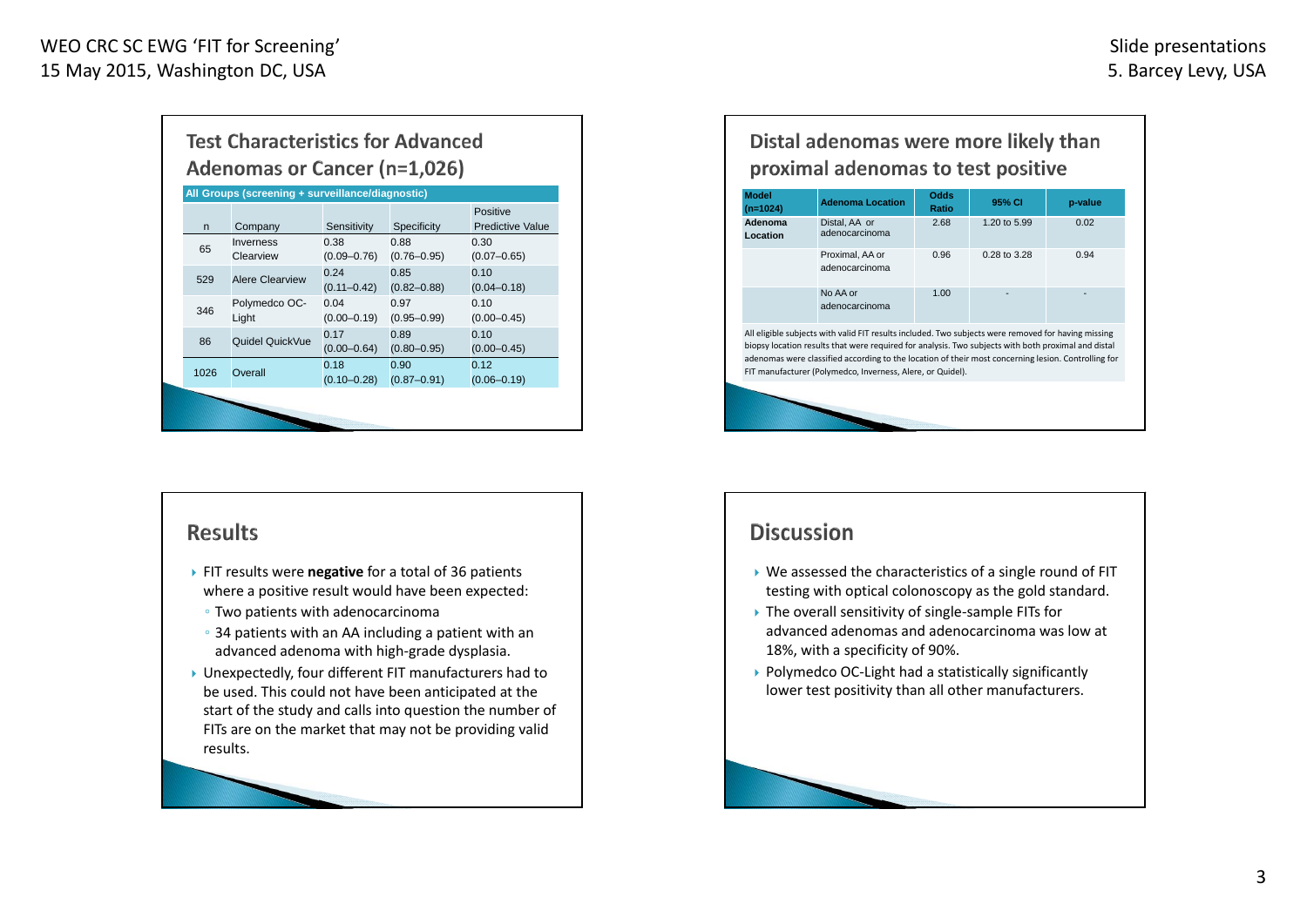# Discussion (cont'd)

- The sensitivity of FIT for distal advanced lesions was higher than for proximal advanced lesions.
- The two patients with adenocarcinoma and 34 of 39 with an advanced adenoma tested negative on FIT.
- It is likely that many primary care physicians are not aware of the limitations of CLIA‐waived FITs.

### Why was sensitivity so low?

- ▶ We used a single sample instead of two or three. A onetime FIT will never be as good as <sup>a</sup> colonoscopy. FIT must be done regularly over time.
- ▶ Our population had been exposed to screening.
- $\blacktriangleright$  Advanced polyps and cancers not bleeding at the time sampled?
- ▶ The antibody/antibodies were not working as claimed?
- $\blacktriangleright$  Hemoglobin degraded in the buffer due to high temperatures or buffer characteristics?
- RBCs remained intact and hemoglobin was not released (buffer kept hemoglobin too stable?)
- $\blacktriangleright$  Relatively low numbers of patients with advanced adenomas in this population.

## Discussion (cont'd)

- We chose CLIA‐waived FITs because many resource‐ poor settings are not able to provide universal access to colonoscopy and FIT is <sup>a</sup> logical first step in screening.
- $\blacktriangleright$  There were multiple issues with FITs that led to using four different FIT manufacturers over this two year study.
- The sensitivity for advanced adenomas of 18% that we found was very close to the sensitivity of 22% estimated by Zauber, et al. (Zauber AG, Ann Intern Med 2008)

## **Recommendations for the FDA**

- Manufacturers should be required to show that their product tests down to the level specified in samples spiked with known levels of hemoglobin under various conditions (temperature, humidity, length of time after spiking, presence of fecal matter, etc.).
- þ Standardize the amount of stool picked up by probe and volume of buffer.
- Manufacturers should demonstrate the characteristics of their product in clinical populations:
- Screening
- Those under surveillance
- Those with known colorectal cancers before treatment is begun.